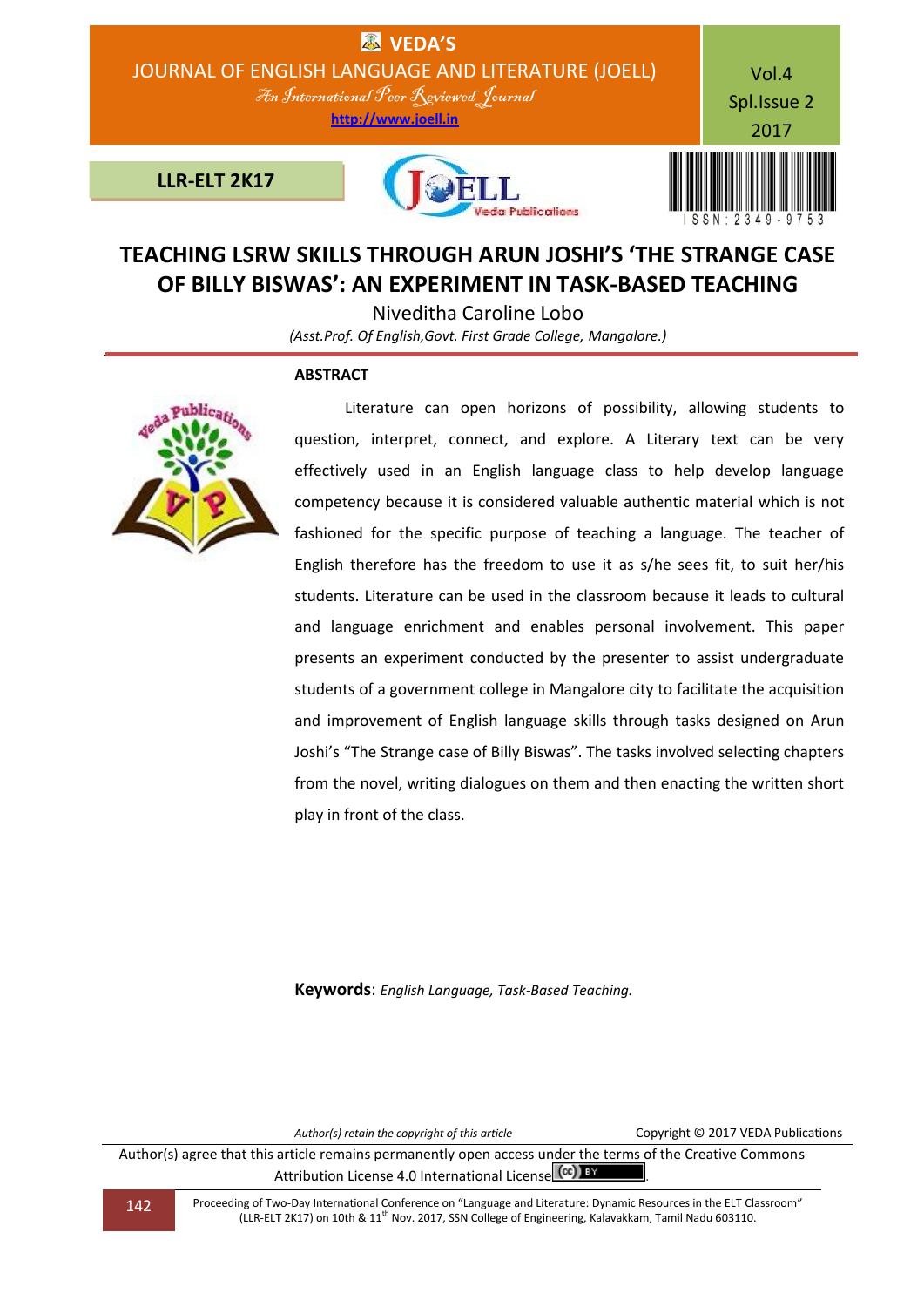English is the language of the globalised world. It is an 'exploding language' in the world of 'information explosion' and a window to access the growing fund of knowledge in science and technology. English is also used as a vehicle of communication within one's own culture and social context. The popularity of English medium schools in the country proves the importance of English. However, the sad reality is that a student even after 8-12 years of studying English does not gain confidence to speak even a few sentences independently though s/he may have scored 70-80% marks in the University examinations.

In post-independent India, several recommendations on learning through purposeful, concrete and realistic situations were made laying stress on the need to make the process of learning, learner-oriented or enquiry-oriented so that learning could help the learner in solving problems, foster self-learning and involve the learner in creative and divergent thinking. Unfortunately, teaching methods continue to be teacher oriented and examinations revolve round the student's ability to memorize resulting in high marks but low competence. Taskbased language teaching could be an effective solution to this problem.

Task based language learning is a modern method which marks a pedagogical shift from teacher-oriented to more learner-oriented teaching. N.S. Prabhu (1987), the pioneer, believed that the development of competence in a second language requires not systemization of language inputs or maximization of planned practice, but rather the creation of conditions in which learners engage in an effort to cope with communication. David Nunan (2004) defines task as a piece of classroom work which involves learners in comprehending, manipulating, producing, or interacting in the target language while their attention is focused on mobilizing their grammatical knowledge in order to express meaning, and in which the intention is to convey meaning rather than to manipulate form. The task should also have a sense of completeness, being able to stand as a communicative act in its own right. Task-based teaching can be very effectively used to teach the given syllabus. Grammar, vocabulary, essays, poems, plays and novels can be efficiently

employed to improve competency in English. Literature can open horizons of possibility, allowing students to question, interpret, connect, and explore. A Literary text can be very effectively used in an English language class to help develop language competency because it is considered valuable authentic material which is not fashioned for the specific purpose of teaching a language. The teacher of English therefore has the freedom to use it as s/he sees fit, to suit her/his students. Literature can be used in the classroom because it leads to cultural and language enrichment and enables personal involvement. This paper presents an experiment conducted by the presenter to assist undergraduate students of a government college in Mangalore city to facilitate the acquisition and improvement of English language skills through tasks designed on Arun Joshi's "The Strange case of Billy Biswas". The tasks involved selecting chapters from the novel, writing dialogues on them and then enacting the written short play in front of the class.

## **HYPOTHESIS**

This experiment was based on the hypothesis that task-based language teaching can be very effectively used in an English language class to explain a literary text, in this case a novel, to improve comprehension, develop language competency and actively involvesstudents in the process of learning.

The experiment was carried out in the II B Com class and was part of internal assignment. The aim was to introducea teaching methodology which was learner-centred and provide an opportunity to students to develop their Listening, Speaking, Reading and Writing skills in English in a way that would give them a sense of fulfilment and the effects of which could be perceived and assessed and which would help them improve their otherwise poor confidence with regard to the English Language. The paper presenter had conducted task-based teaching in the past few years where the tasks not only improved the confidence of the students with regard to English vocabulary and usage but in the long run also helped them perform better in their semester exams.

## **OBJECTIVES OF THE STUDY**

1) To build confidence in students that they *can* be proficient in English

143 Proceeding of Two-Day International Conference on "Language and Literature: Dynamic Resources in the ELT Classroom" (LLR-ELT 2K17) on 10th & 11<sup>th</sup> Nov. 2017, SSN College of Engineering, Kalavakkam, Tamil Nadu 603110.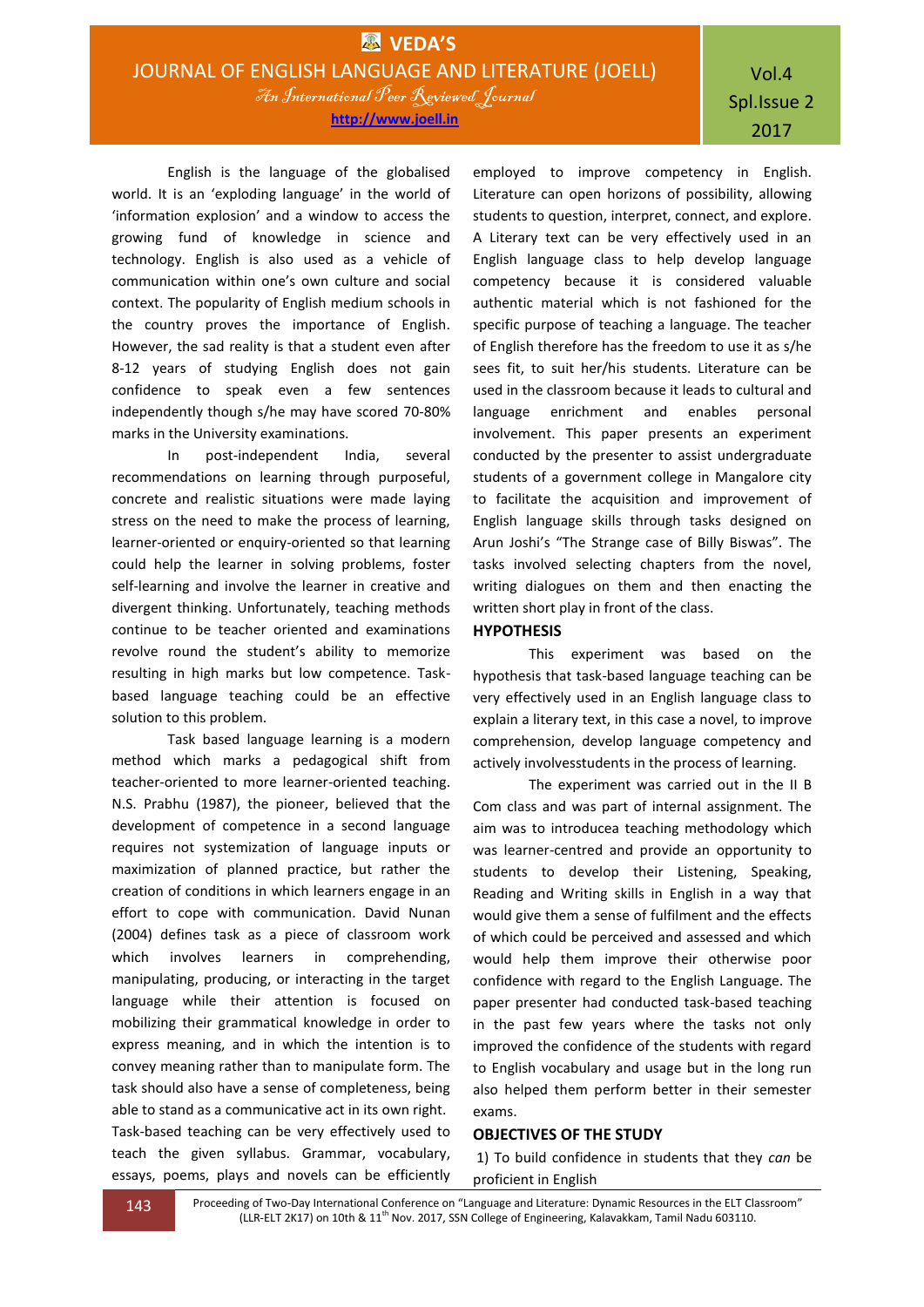**http://www.joell.in**

2).To improve comprehension of the novel prescribed as text in the syllabus.

3) To persuadestudents to treat English as a communication tool and not just as an end product. 4) To show them that English is fun, useful and attainable.

5) To offer an experience of a wide range of English language in a non-threatening setting and keep corrections to the minimum.

5) The most important objective was to show that change in teaching pedagogy will boost the acquisition of English language skills among students.

## **IMPORTANCE OF THE STUDY**

The greatest advantage of task based learning is that students obtain a deeper sense of understanding into what they gain through the process of learning because the student is able to see the fruit of hard work at the end of it in more practical ways than the marks that they score in the traditional method of learning. In a task based learning classroom vocabulary is exposed and improved in a real-world situation, rather than as words on a list. In addition, the feeling of being an integral part of their group also motivates students to learn in a way that the prospect of a final examination rarely manages to do.

## **THE TASK**

One of the choices given to the students of II BCom as part of internal assessment this semester was to choose a chapter from 'The Strange Case of Billy Biswas', write dialogues on the story in the chapter and enact it in class.50 students chose this task while the remaining chose between presenting seminar papers on questions in the given question bank on 'The Strange Case of Billy Biswas' and presentingbibliography format (MLA) of 20 books from the college library.While the seminar presentations were individual tasks, the bibliography presentation and enactmentwere group tasks.

## **TEACHER ROLE**

1. To present a sample or an example of how the task was to be carried out. This was done by showing students videos on how other

students in the previous years had carried out similar tasks.

- 2. To facilitate the carrying out of the tasks and offer suggestions only when sought.
- 3. To allot time and venue for the carrying out of the task
- 4. To allot sufficient time for the play enactment groups for dialogue writing and practice.

## **LEARNER ROLE**

- 1. The learners as groups in case of novel enactment were first required to select the chapter for presentation.
- 2. The learners were required to read and understand the chapter and clarify any doubts regarding the carrying out of the task.
- 3. The learners would observe carefully the examples presented by the teacher
- 4. The learners in groups would first read their given text and then depending on the number of people in their group assign a character each to the members. In case there were more members they were given the freedom to create new characters without altering the essence of the story. Then as a group each member would contribute the dialogues, which were all noted down and copied by those enacting the characters. Then they would practice their roles during the assigned hours and finally on a stipulated day enact the newly created play.

## **OUTCOME**

This task was a novel activity to the students. As they were given 3 choicesthey were able to choose the activity they were interested in. The participation of the students in the groups was complete. This task thrilled them as for the first time in their lives they were drafting a story or enacting in a play which was written by them. It was apparent that they had loved the task which involved them in speaking in English or acting in English without any reservations. Though their English was not always grammatically right, their efforts to find the most appropriate word by referring to the dictionary to

144 Proceeding of Two-Day International Conference on "Language and Literature: Dynamic Resources in the ELT Classroom" (LLR-ELT 2K17) on 10th & 11<sup>th</sup> Nov. 2017, SSN College of Engineering, Kalavakkam, Tamil Nadu 603110.